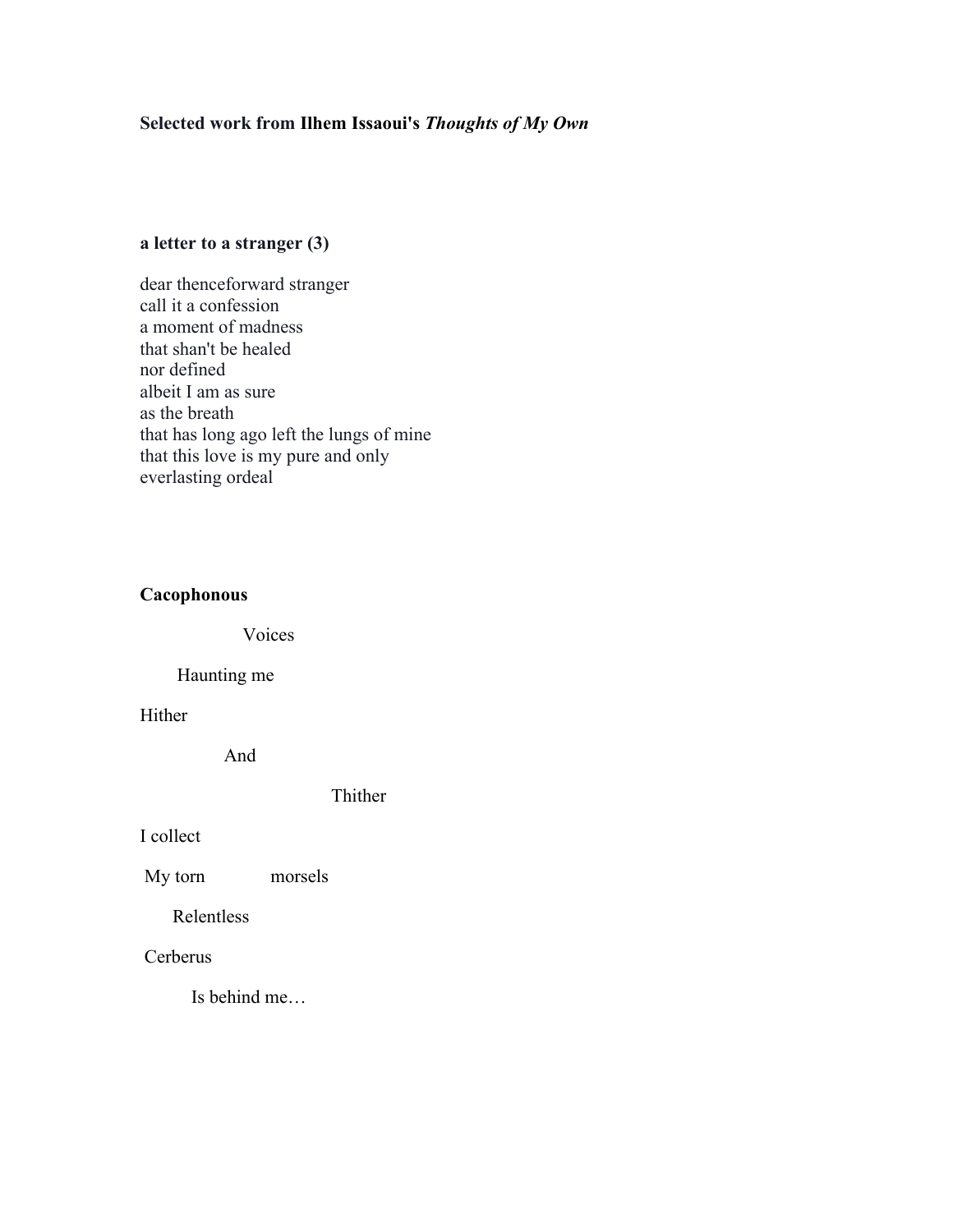### **Like it never was**

my dear bygone darling I still remember how the words came of your lips how clouds became cloudier how the sun became gloomier how the wind became a slayer and the foliage under your slow steps was busily moaning and how somber I was and how somber I am

#### **meaninglessness**

and when time becomes meaningless nude of any comprehension the heart frigid as ice time suicides "chillingness" unremitting and when each word uttered uselessly exhaling inhaling the shallowness of the past we are trapped in like some curse that we are doomed to and when tears cease to run upon the lifeless face like a desert deserted what shall be done other than fathoming that nothing should be done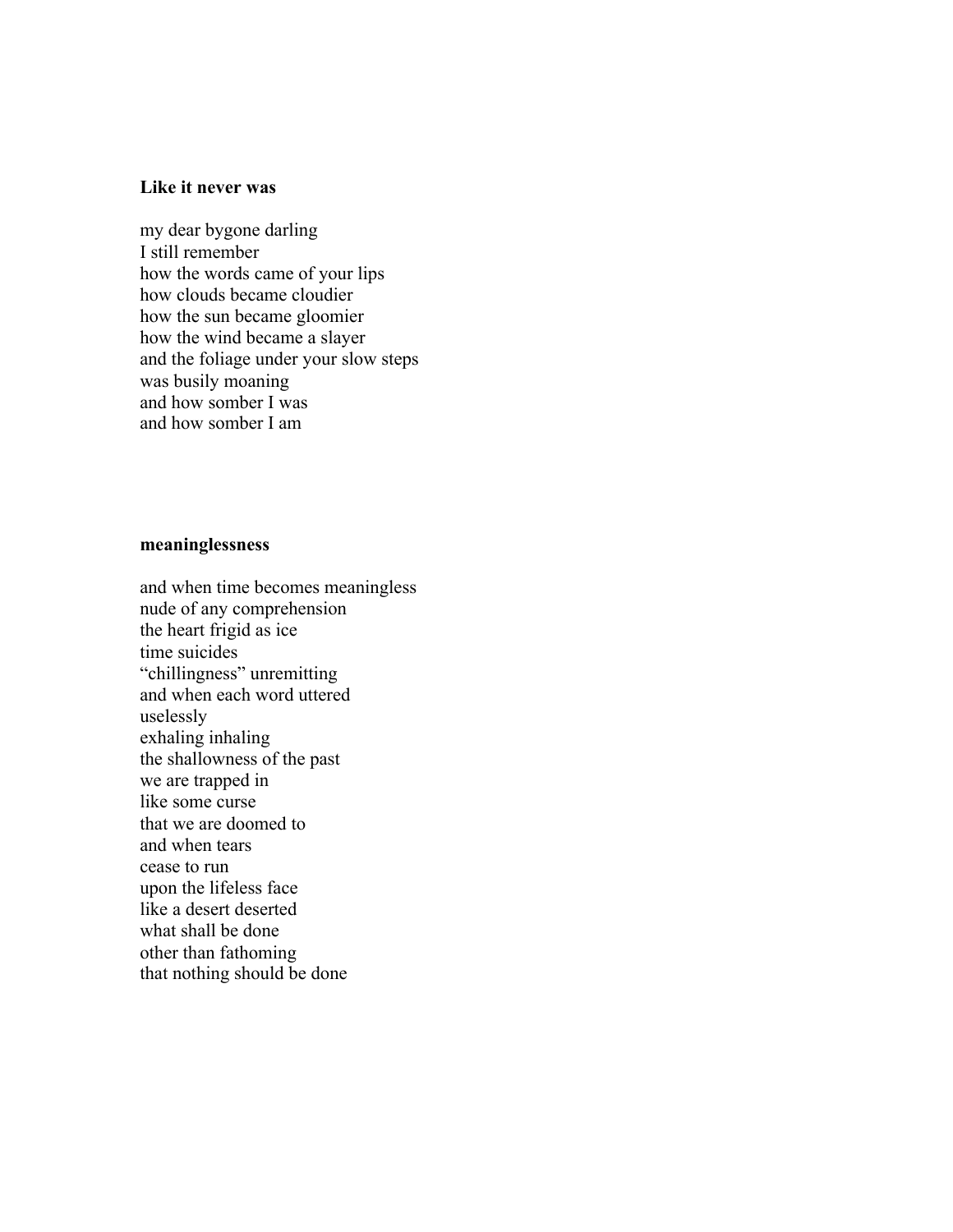#### **my philosophy**

I am simple aye, I am simple and the half of everything can remit my ardour I am a boat made of paper half sunk and half lofty and I have dreamt and dreamt not once of existing and not existing purgatorial essence is the essence that defines me an arch-angel an arch-fiend nay, I am not avoiding thee O thee who are besieging me thee who defines faithfulness By mere presence and thou who shout "What a crime What a crime" When someone sees beauty In a marvel that is half lame and half sublime What a nonsense! My philosophy is not thy I am my own definition I am mine I am mine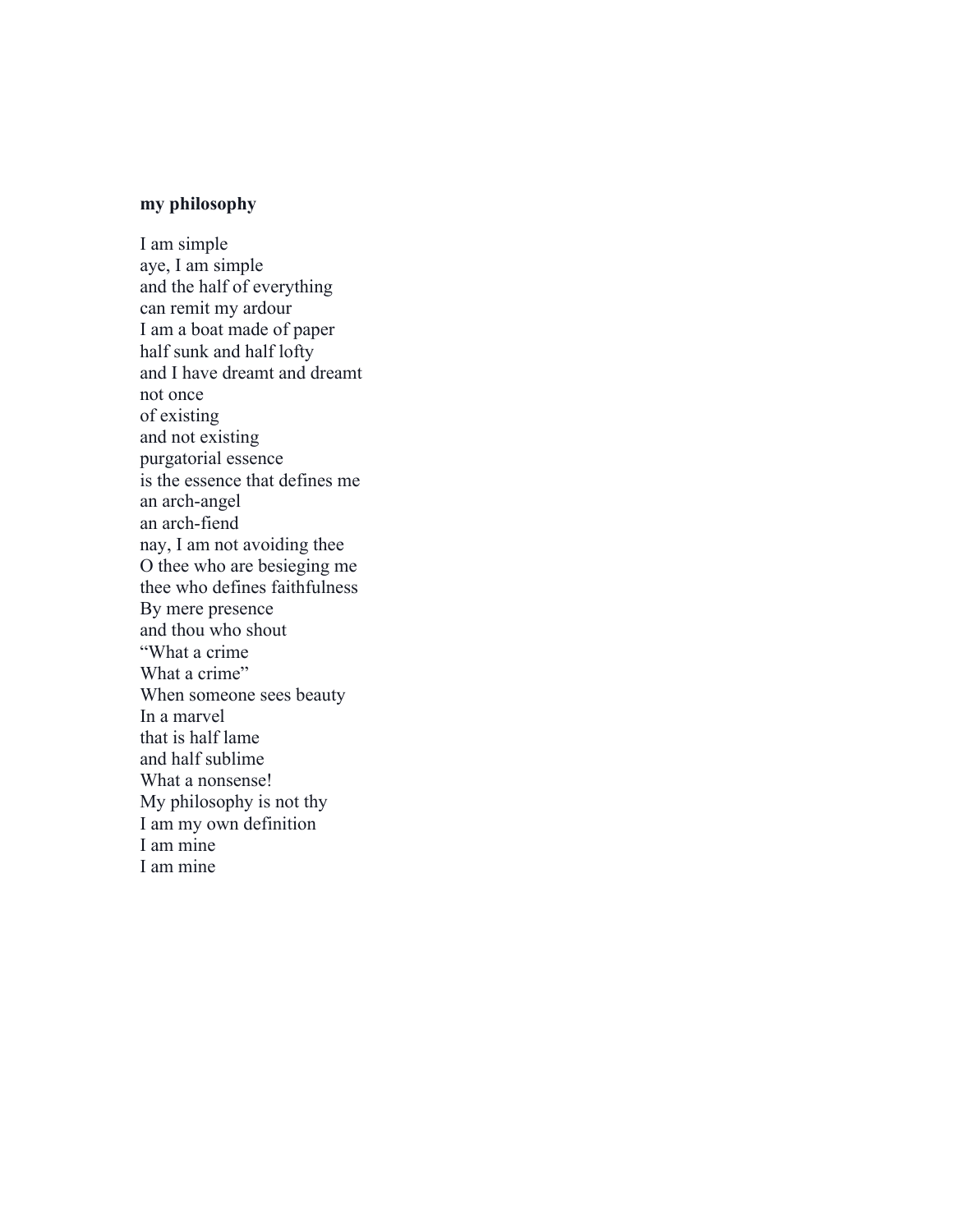### *On the road of madness I met me*

On the road of madness I met me I asked it, "where were thou thenceforward?" It replied "tush ne'r utter a word, For thou are a Murderer Thou suppress word Thou shan't have no right Thou shan't speak."

On the pathless road I met I It torn me into pieces and said: "Thou are blinded by thee, Thou are mad, Thou begin a battle on which Thou kill thee, Thou are a brainless villain, Thou shall live brainless and sad."

### **The day went well**

indeed the day went well just some tears were shed upon the memory of an unknown but never mind it the day went well spring was not felt not on trees nor hills or vows the unforgotten traits of a stranger but nay everything went well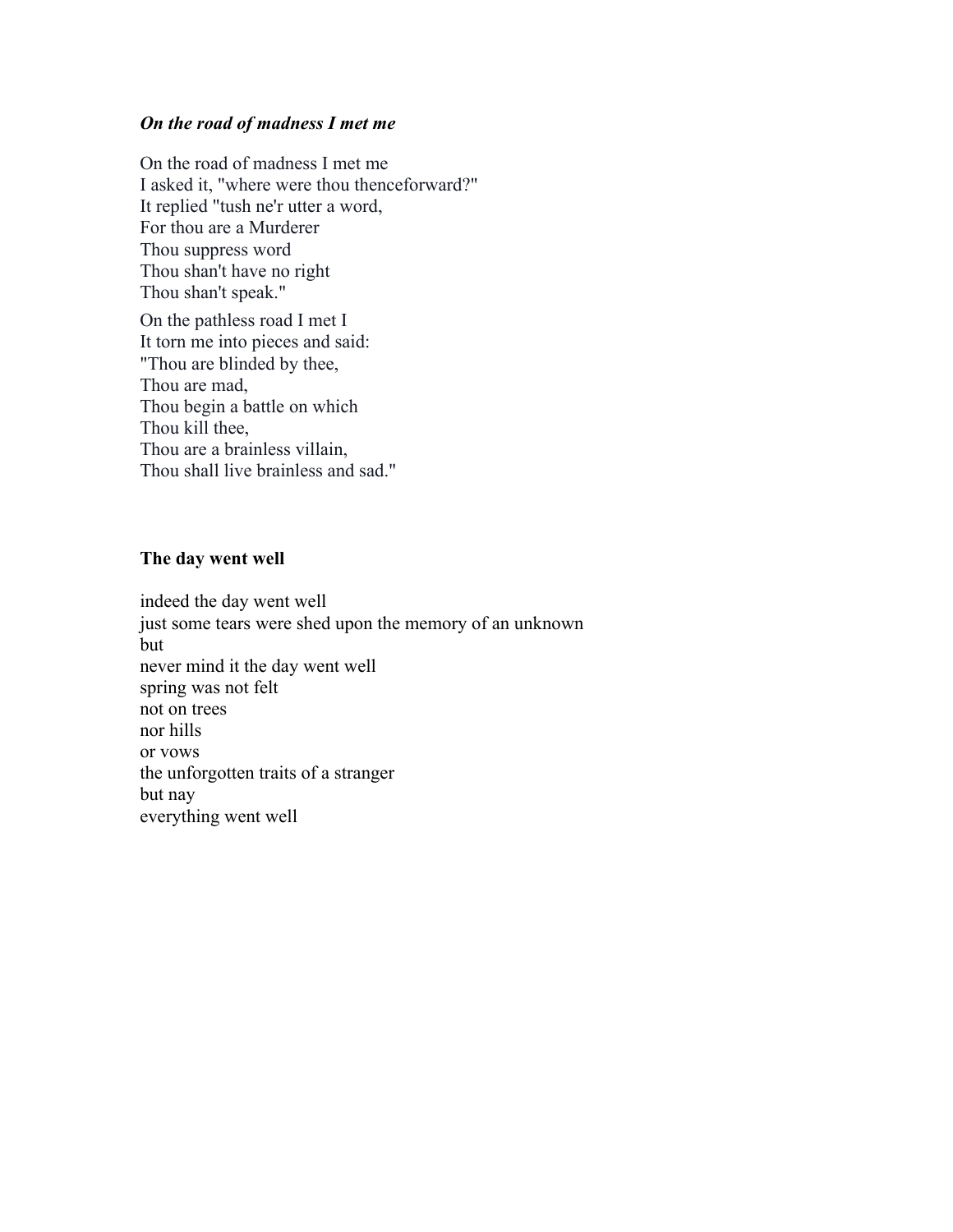#### **the justifiable farewell**

rain fell and how heavy it was it sounded not like rain but dire blows and all you commented upon was how chilling my hands were

### **The lost letter**

and with the ink of my lost solitude my lugubrious temper my furious traits I write thee with the plumes of the gloomiest dooms I write thee and with the colour of despair that had ever since tinged every curve of the bosom I colour thee with the fragrants of longing tormenting the "plaguest" of the plagues the sediments of bygone years that yearn everlastingly with all the paradoxes, the dilemmas and the unsilenced undeaf incomprehensible mournful mourn I mourn me I scatter thee upon the grounds of purgatory though I know aye, I know that wind shall contrive against me and sow your seeds again upon the land of me